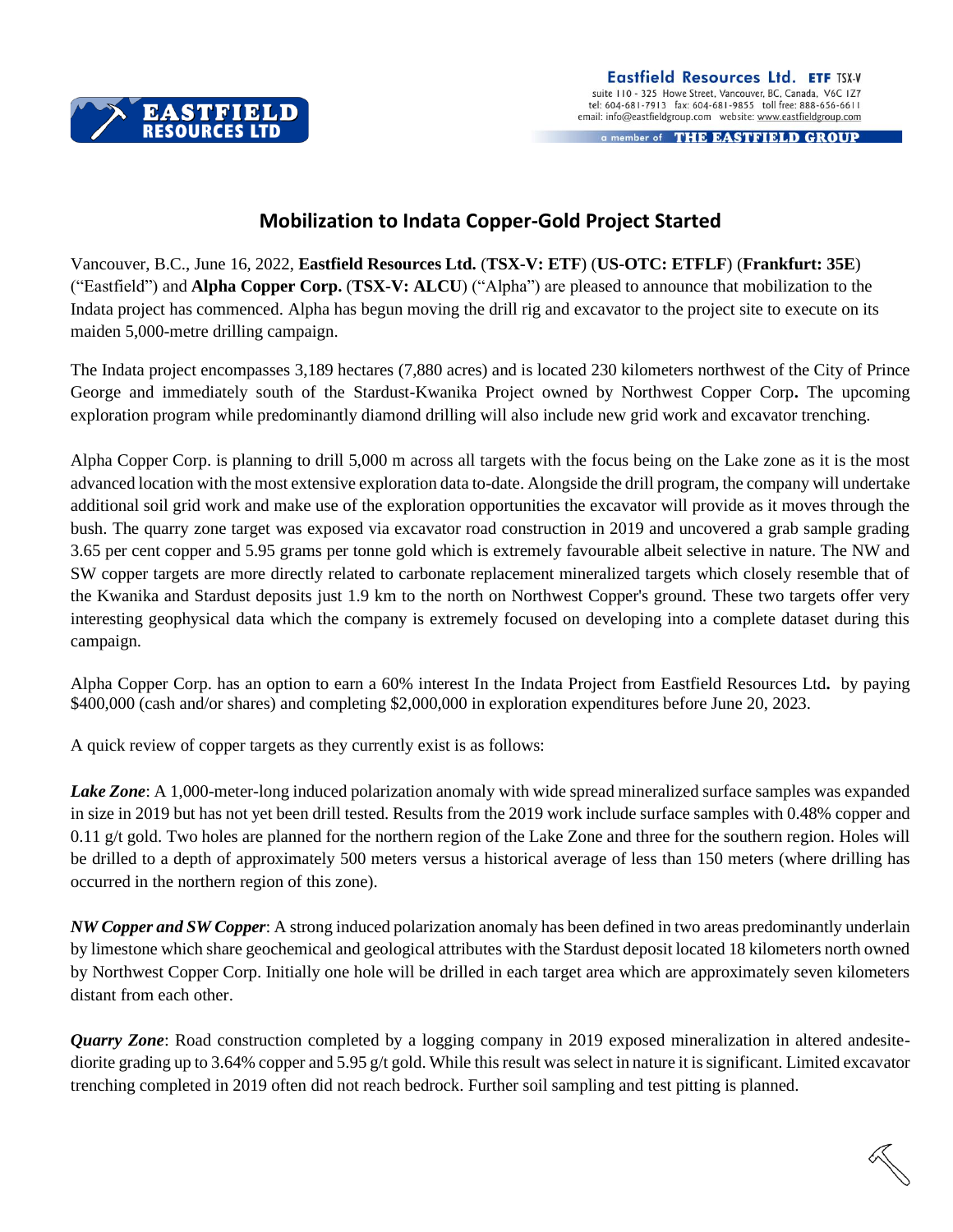

*Northeast Copper*: In 2019 select sampling averaged 1.32% copper and 0.10 g/t gold in an area where in 1998 a Placer Dome geologist collected 17 grab samples averaging 0.95% copper and 0.08 g/t gold over an area of 400 meters by 250 meters (open). Select values sometimes exceeded 3.5% copper and 500 ppb gold. An optimistic explanation for this mineralization is that it may represent leakage from a deeper porphyry system. The ATV trail into this area, constructed in 2019, will be improved in 2022 to a drill trail to allow easier access.

This news release has been reviewed and approved by Mr. J.W. Morton, P. Geo., who is the Qualified Person within the context of NI 43-101 and takes responsibility for it.

*J.W. Morton, P. Geo.*

President and CEO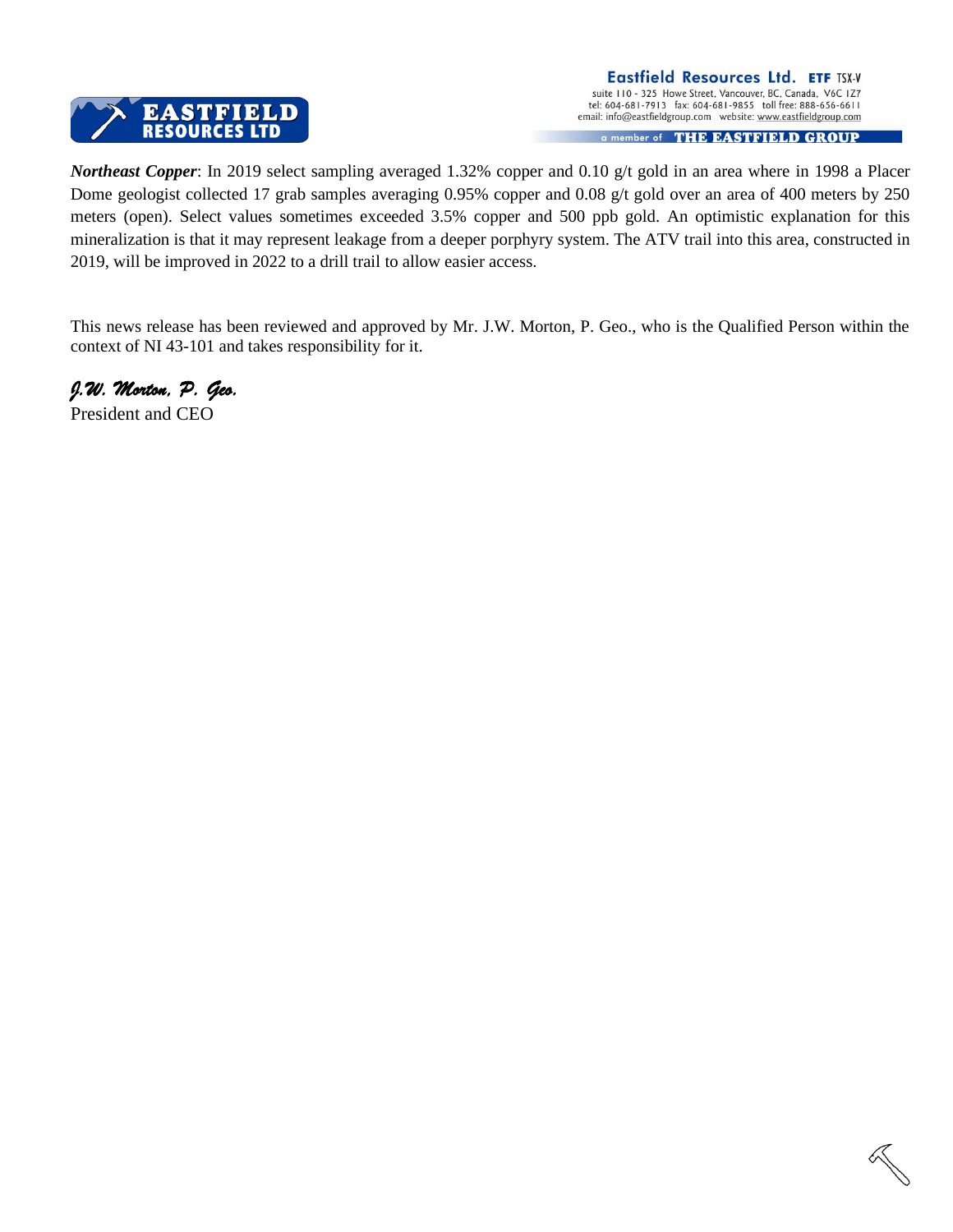Eastfield Resources Ltd. ETF TSX-V

suite 110 - 325 Howe Street, Vancouver, BC, Canada, V6C 1Z7<br>tel: 604-681-7913 fax: 604-681-9855 toll free: 888-656-6611<br>email: info@eastfieldgroup.com website: www.eastfieldgroup.com

a member of THE EASTFIELD GROUP



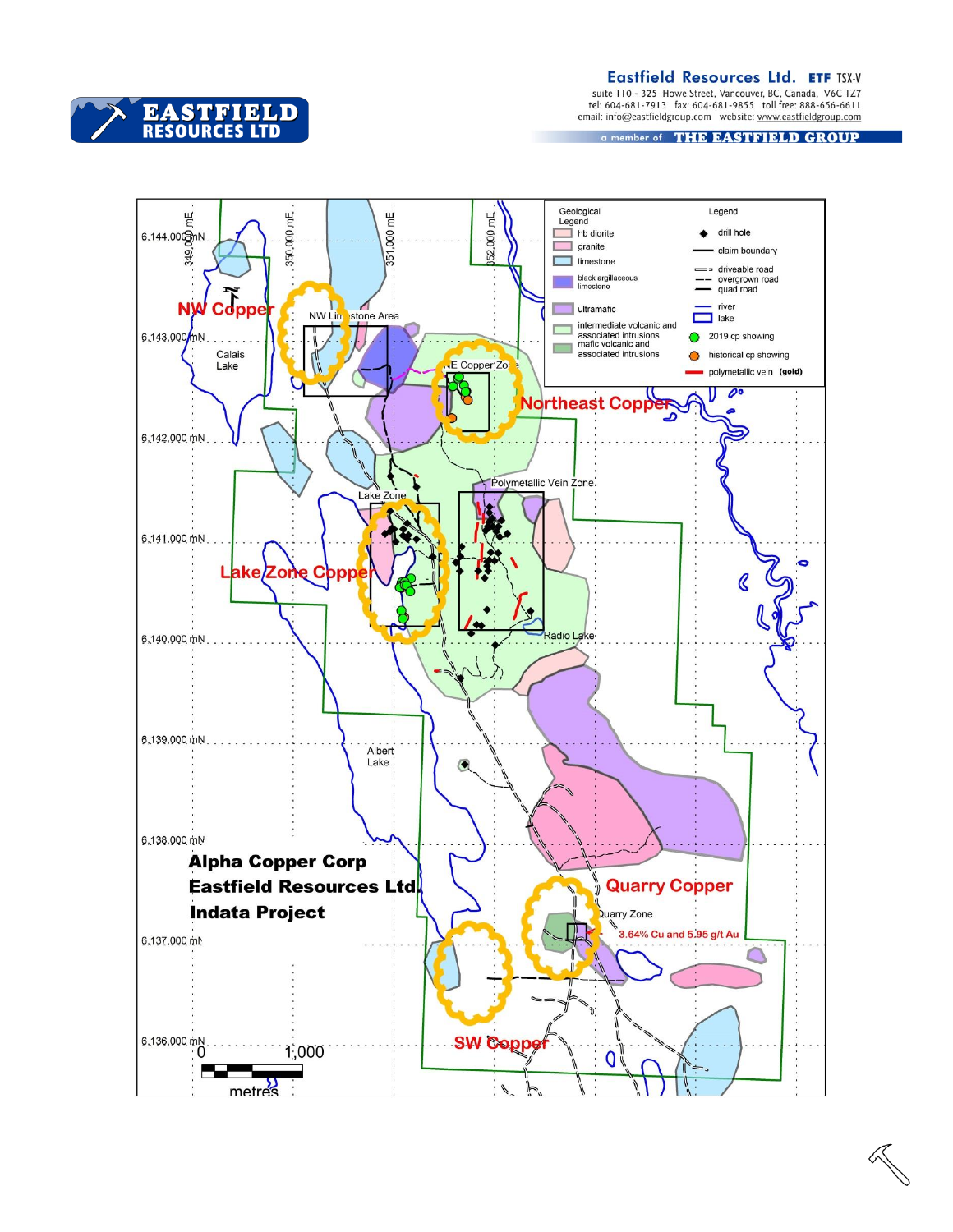

a member of THE EASTFIELD GROUP

## **About Eastfield Resources:**

## **Projects as follows**:

**Zymo**: 8 km long copper-gold porphyry system with several 1 km scale targets, located 45 km west of Smithers, BC and 100% owned. Results include drill holes ZY08-07 with 0.72% copper and 0.66 g/t gold over 72 meters and hole ZY11-20 with 0.28% copper and 0.34 g/t gold over 126 m. Peripheral precious metal veins have returned up to 10.78 g/t gold. Work completed in 2021 included expansions to the induced polarization and soil grids at a cost of approximately \$430,000. Zymo is fully permitted.

**Iron Lake**: copper-gold- palladium-platinum-cobalt, located 40 kilometers northeast of 100 Mile House, BC. The project is optioned to Tech-X Resources Inc. (a private company headed by Haig Farris). Targets include ultramafic copper-goldpalladium-platinum-cobalt and porphyry copper-gold. Tech-X may earn an 80% interest in Iron Lake by completing a total of \$12,000,000 in work and paying a total of \$1,000,000 in option payments by December 31, 2027. Work competed in 2021 included an airborne MobileMT survey flown by Expert Geophysics Limited and extensive geological reconnaissance and sampling later in 2021. Induced polarization surveying which started in January is currently in progress with drilling planned for later in 2022 (3,000 to 5,000 meters). Iron Lake is fully permitted.

**Indata**: copper-gold porphyry and precious metal quartz vein, located 120 km north of Fort St. James, BC, optioned to Alpha Copper Corp who may earn 60% by completing \$2,000,000 in exploration and paying \$450,000 (cash and/or shares) by June 20, 2023. A number of very prospective untested induced polarization targets exist and are fully permitted. Results from previous drilling include DDH88-11 with 47.26 g/t gold over 4 m and DDH98-4 with 0.20% copper over 148 m (including 0.37% copper over 24 m at the bottom of the hole). In 2019 new mineralization was exposed by logging activities in the southern region of the claims with select samples returning up to 3.64% copper and 5.95 g/t gold. The Kwanika and Stardust deposits, owned by Northwest Copper Corp., are located immediately north of Indata and share similar geology. A 3,000 meter drill contract has been signed with work scheduled to start in June 2022. Indata is fully permitted.

**Hedgehog**: copper-gold (VMS) and lode gold, located approximately 12 kilometers north of the community of Barkerville, BC. In 2021 option partner West Oak Gold Corp discovered several new anomalies. Particularly intriguing is a soil sample with 0.22% copper and 8.45% iron. Interest in this sample is inspired by previous float samples collected further south on the property including a massive sulfide boulder grading 24.3% copper and 19.6 g/t silver collected in 1999 and five additional copper rich massive sulfide boulders with an average grade of 8.0% copper and 8.9 g/t silver collected in 2000. In 2013, Eastfield discovered a new area of mineralization in the northern region of the claims where quartz veins hosted in sheared rhyolite returned grab samples to 1.51 g/t gold and 1.37% zinc. Other companies active in the area include Osisko Gold Royalties Ltd.) (TSX: OR) who are currently conducting a major exploration program for gold ten kilometers to the south in and around the former operating Barkerville Mine. The project is fully permitted.

**CR:** gold, located approximately 80 km northeast of the town of Quesnel, BC and 20 km north of the gold mining towns of Wells and Barkerville, was acquired by staking in 2014. There is no record of hard rock mineral exploration on the CR property prior to Noranda Exploration carrying out regional exploration in the area in 1986 with airborne magnetic and ground follow-up (ground based surveys and soil sampling) identifying a 1.2 kilometre by 0.7 kilometre arsenic in soil